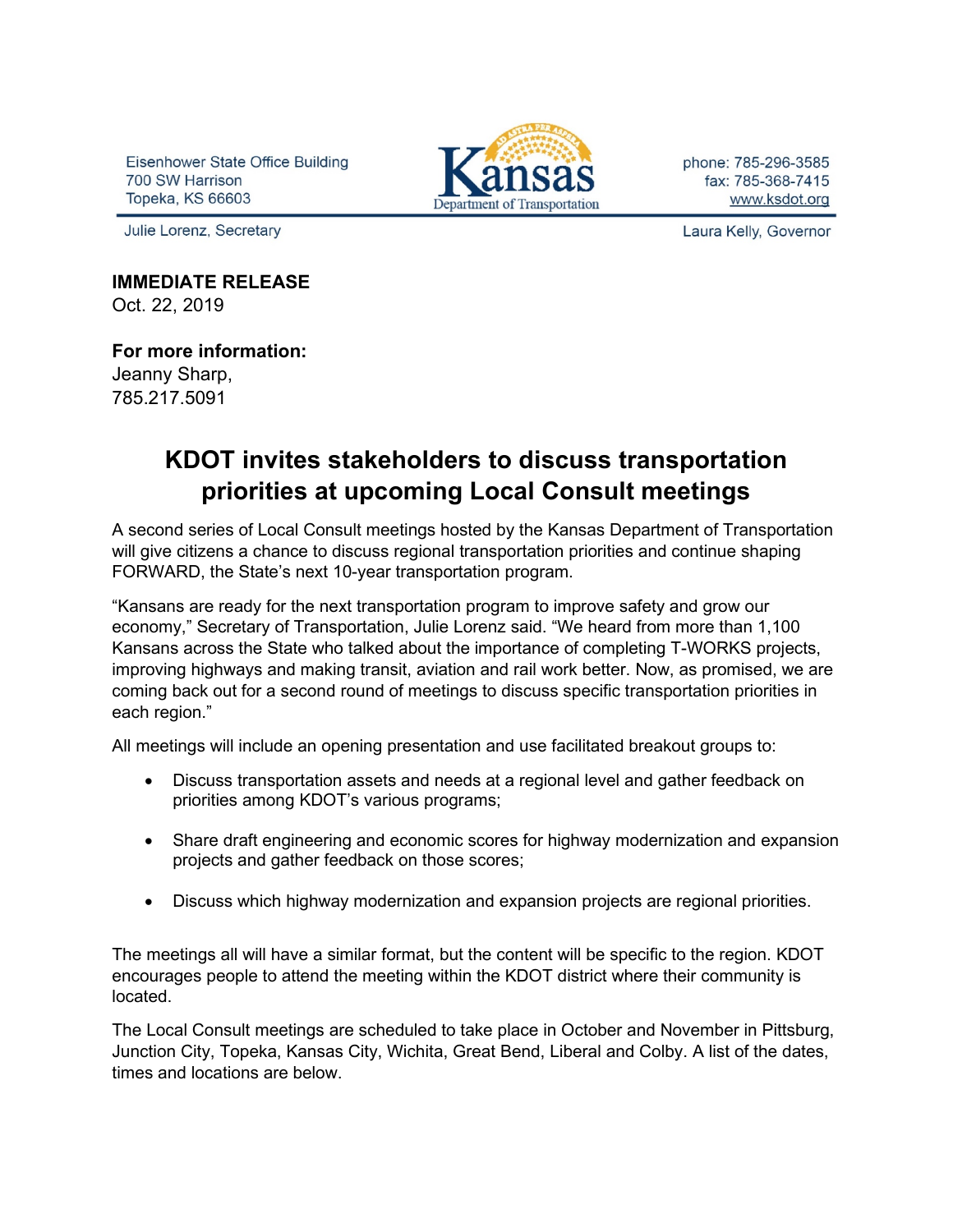If possible, please contact Mike Moriarty, KDOT Chief of Transportation Planning, at 785-296- 8864 or [Michael.Moriarty@ks.gov](mailto:Michael.Moriarty@ks.gov) to let us know which meeting you plan to attend.

#### **Southeast Region - Pittsburg**

Tuesday, Oct. 29 1:30-4:30 p.m. Pittsburg State University Overman Student Center 302 E. Cleveland Pittsburg, KS 66762

#### **North Central Region - Junction City**

Wednesday, Oct. 30 1:30-4:30 p.m. Geary County Convention Center at the Courtyard Marriott 310 Hammons Dr. Junction City, KS 66441

#### **Northeast Region - Topeka**

Tuesday, Nov. 5 1:30-4:30 p.m. Capital Plaza Hotel Maner Conference Center 1717 SW Topeka Blvd. Topeka, KS 66612

#### **Kansas City Metro Region - Kansas City**

Wednesday, Nov. 6 9 a.m.-noon The Reardon Convention Center at the Hilton Garden Inn 520 Minnesota Ave. Kansas City, KS 66101

#### **Wichita Metro Area - Wichita**

Friday, Nov. 15 9 a.m.-noon Century II Performing Arts and Convention Center 225 West Douglas Wichita, KS 67202

#### **South Central Region - Great Bend**

Monday, Nov. 18 1:30-4:30 p.m. Great Bend Events Center 3111 10th St. Great Bend, KS 67530